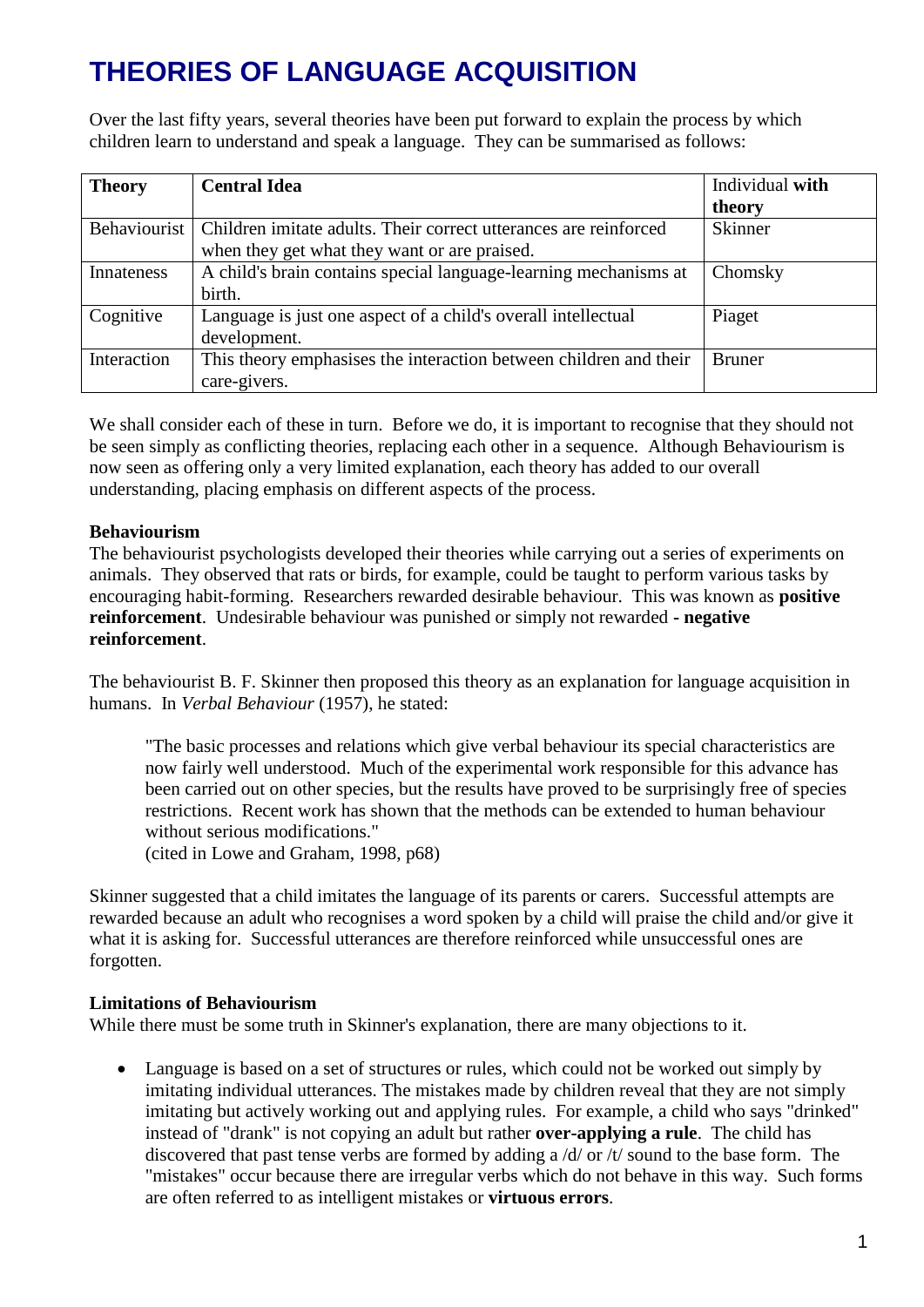- The vast majority of children go through the same stages of language acquisition. There appears to be a definite sequence of steps. We refer to **developmental milestones**.Apart from certain extreme cases (see the case of Genie), the sequence seems to be largely unaffected by the treatment the child receives or the type of society in which s/he grows up.
- **Children are often unable to repeat what an adult says**, especially if the adult utterance contains a structure the child has not yet started to use. The classic demonstration comes from the American psycholinguist David McNeill. The structure in question here involves negating verbs:

**Child**: Nobody don't like me **Mother**: No, say, "Nobody likes me." **Child**: Nobody don't like me. *(Eight repetitions of this dialogue)* **Mother**: No, now listen carefully: say, "Nobody likes me." **Child**: Oh! Nobody don't likes me. (McNeil in T*he Genesis of Language*, 1966)

- Few children receive much explicit grammatical correction. **Parents are more interested in politeness and truthfulness**. According to Brown, Cazden and Bellugi (1969): "It seems to be truth value rather than well-formed syntax that chiefly governs explicit verbal reinforcement by parents - which renders mildly paradoxical the fact that the usual product of such a training schedule is an adult whose speech is highly grammatical but not notably truthful." (cited in Lowe and Graham, 1998)
- There is evidence for a **critical period** for language acquisition. Children who have not acquired language by the age of about seven will never entirely catch up. The most famous example is that of Genie, discovered in 1970 at the age of 13. She had been severely neglected, brought up in isolation and deprived of normal human contact. Of course, she was disturbed and underdeveloped in many ways. During subsequent attempts at rehabilitation, her carers tried to teach her to speak. Despite some success, mainly in learning vocabulary, she never became a fluent speaker, failing to acquire the grammatical competence of the average five-year-old.

### **Innateness**

Noam Chomsky published a criticism of the behaviourist theory in 1957. In addition to some of the arguments listed above, he focused particularly on the **impoverished language input** children receive. Adults do not typically speak in grammatically complete sentences. In addition, what the child hears is only a small sample of language.

Chomsky concluded that children must have an **inborn faculty for language acquisition**. According to this theory, the process is **biologically determined** - the human species has evolved a brain whose neural circuits contain linguistic information at birth. The child's natural predisposition to learn language is triggered by hearing speech and the child's brain is able to interpret what s/he hears according to the underlying principles or structures it already contains. This natural faculty has become known as the **Language Acquisition Device (LAD).** Chomsky did not suggest that an English child is born knowing anything specific about English, of course. He stated that all human languages share common principles. (For example, they all have words for things and actions - nouns and verbs.) It is the child's task to establish how the specific language s/he hears expresses these underlying principles.

For example, the LAD already contains the concept of verb tense. By listening to such forms as "worked", "played" and "patted", the child will form the hypothesis that the past tense of verbs is formed by adding the sound /d/, /t/ or /id/ to the base form. This, in turn, will lead to the "virtuous errors" mentioned above. It hardly needs saying that the process is unconscious. Chomsky does not envisage the small child lying in its cot working out grammatical rules consciously!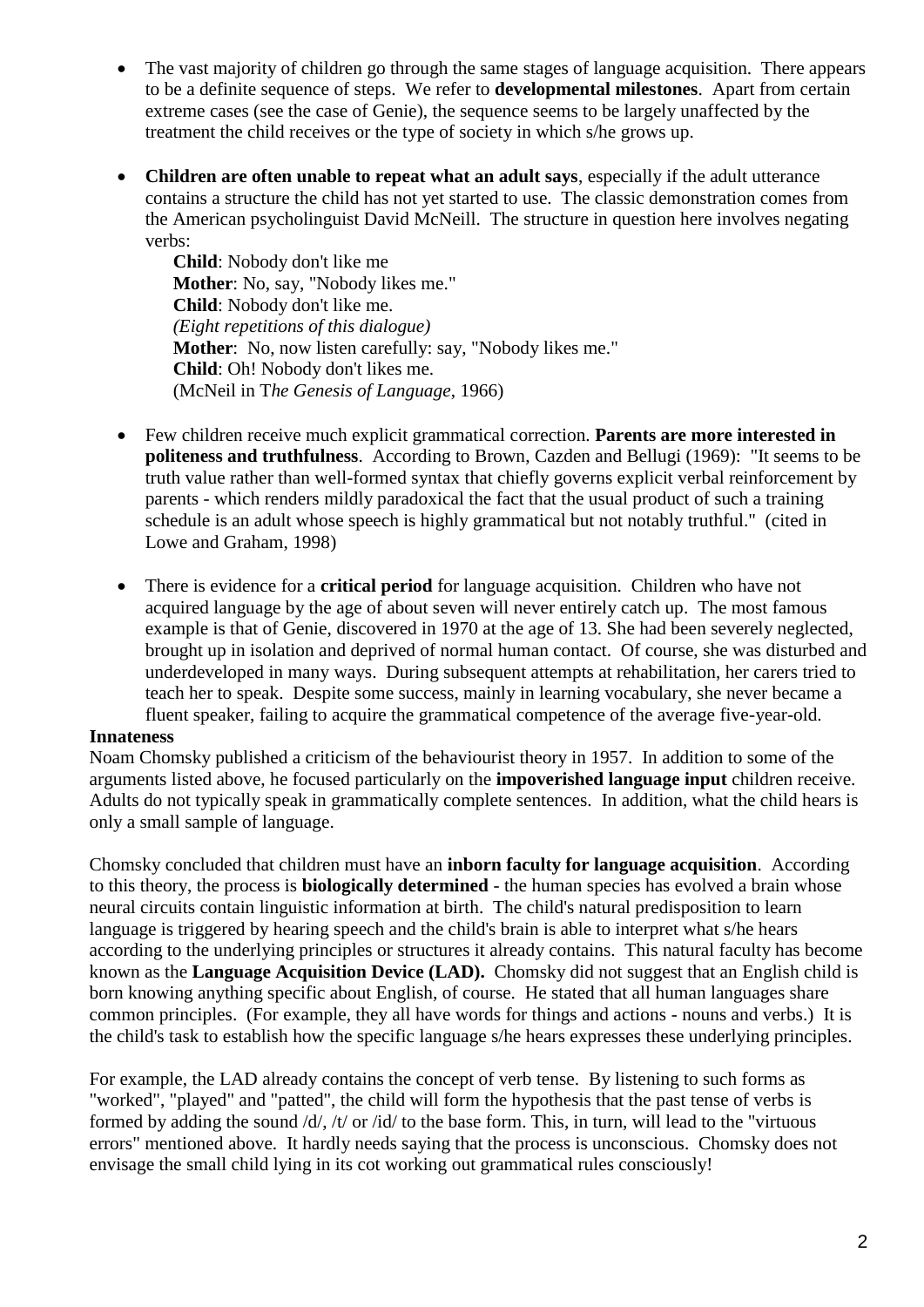Chomsky's ground-breaking theory remains at the centre of the debate about language acquisition. However, it has been modified, both by Chomsky himself and by others.Chomsky's original position was that the LAD contained **specific knowledge about language**. Dan Isaac Slobin has proposed that it may be more like a **mechanism for working out the rules of language**:

"It seems to me that the child is born not with a set of linguistic categories but with some sort of process mechanism - a set of procedures and inference rules, if you will - that he uses to process linguistic data. These mechanisms are such that, applying them to the input data, the child ends up with something which is a member of the class of human languages. The linguistic universals, then, are the *result* of an innate cognitive competence rather than the content of such a competence."

(cited in Russell, 2001)

#### **Evidence to support the innateness theory**

Work in several areas of language study has provided support for the idea of an innate language faculty. Three types of evidence are offered here:

- **1.** Slobin has pointed out that human anatomy is peculiarly adapted to the production of speech. Unlike our nearest relatives, the great apes, **we have evolved a vocal tract** which allows the precise articulation of a wide repertoire of vocal sounds. Neuro-science has also identified specific areas of the brain with distinctly linguistic functions, notably **Broca's area and Wernicke's area**. Stroke victims provide valuable data: depending on the site of brain damage, they may suffer a range of language dysfunction, from problems with finding words to an inability to interpret syntax. Experiments aimed at teaching chimpanzees to communicate using plastic symbols or manual gestures have proved controversial. It seems likely that our ape cousins, while able to learn individual "words", have little or no grammatical competence. Pinker (1994) offers a good account of this research.
- **2.** The formation of **creole varieties of English** appears to be the result of the LAD at work. The linguist Derek Bickerton has studied the formation of Dutch-based creoles in Surinam. Escaped slaves, living together but originally from different language groups, were forced to communicate in their very limited Dutch. The result was the restricted form of language known as a pidgin. The adult speakers were past the critical age at which they could learn a new language fluently - they had learned Dutch as a foreign language and under unfavourable conditions. Remarkably, the children of these slaves turned the pidgin into a full language, known by linguists as a creole. They were presumably unaware of the process but the outcome was a language variety which follows its own consistent rules and has a full expressive range. Creoles based on English are also found, in the Caribbean and elsewhere.
- **3.** Studies of the **sign languages used by the deaf** have shown that, far from being crude gestures replacing spoken words, these are complex, fully grammatical languages in their own right. A sign language may exist in several dialects. Children learning to sign as a first language pass through similar stages to hearing children learning spoken language. Deprived of speech, the urge to communicate is realised through a manual system which fulfils the same function. There is even a signing creole, again developed by children, in Nicaragua. For an account of this, see Pinker, 1994 (pp 36-7).

(**Note**: some of this section is derived from the BBC television documentary *The Mind Machine*.)

### **Limitations of Chomsky's theory**

Chomsky's work on language was theoretical. He was interested in grammar and much of his work consists of complex explanations of grammatical rules. He did not study real children. The theory relies on children being exposed to language but takes no account of the interaction between children and their carers. Nor does it recognise the reasons why a child might want to speak, the functions of language.